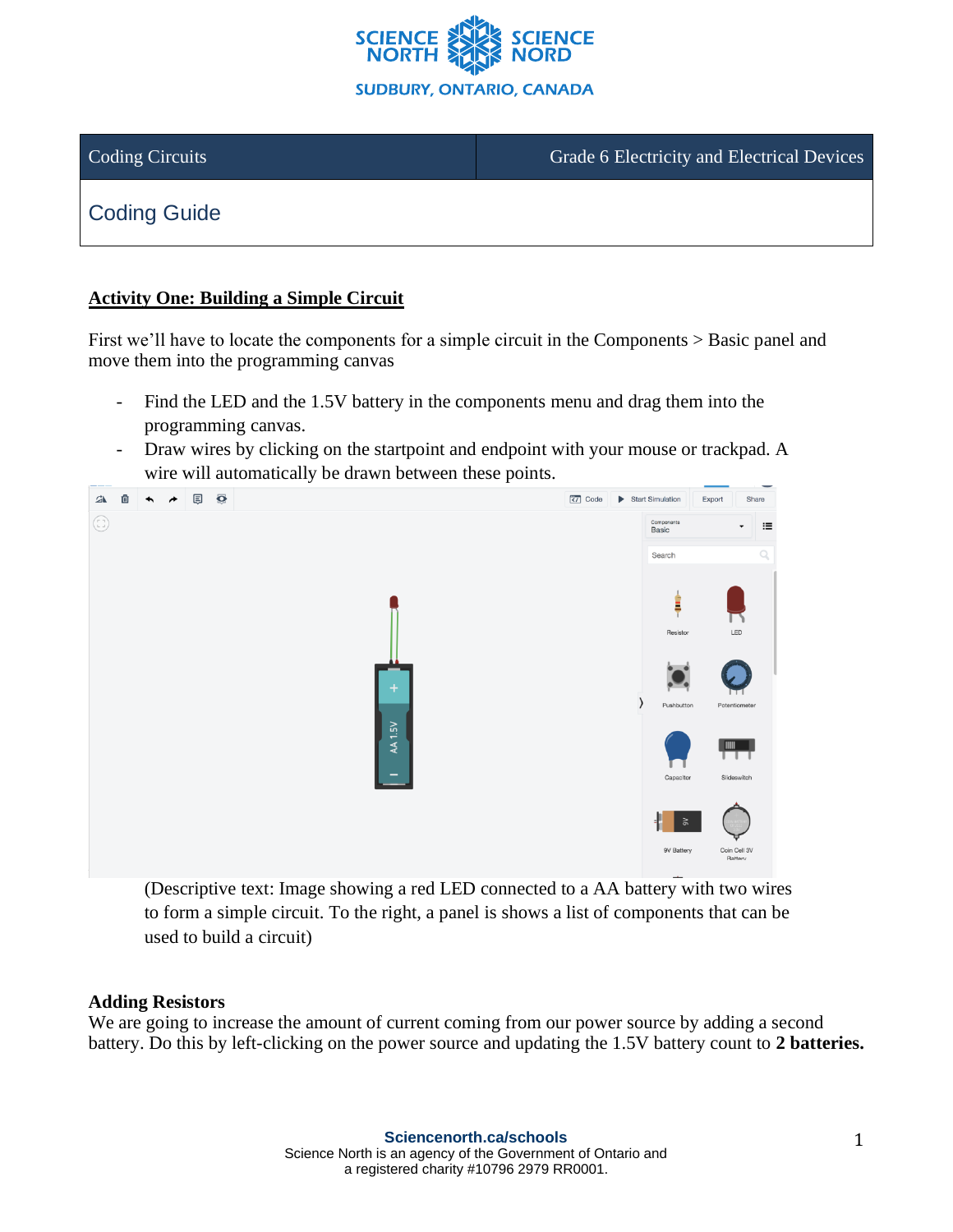



(Descriptive text: Image showing a red LED connected to two AA batteries with two wires to form a simple circuit. The LED is covered by a red explosion symbol.)

- The current running through the LED is beyond the maximum that our load can support. Overloading a circuit can cause the wiring to overheat, ruin the device that you're trying to power, or start a fire. To reduce the current from our load, we can add a resistor. Grab a resistor from the components panel and drag it into the programming canvas.
- Reconnect the circuit by redrawing the wires so that a wire connects the negative terminal of the battery pack to terminal 1 of the resistor, and a wire connects terminal 2 of the resistor to the LED.
- Start the simulation. What happens to your circuit?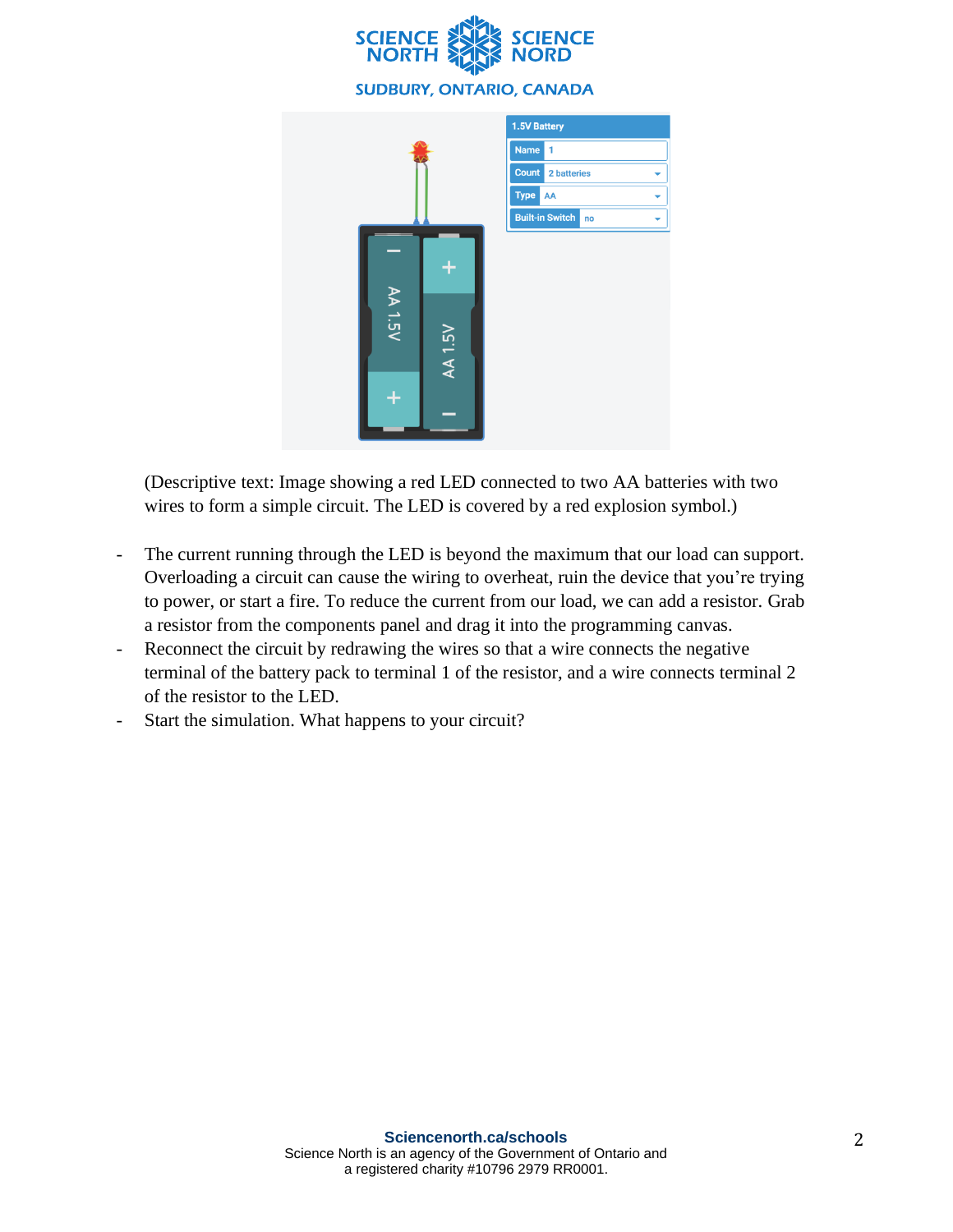



(Descriptive text: Image showing a simple circuit with a red LED, two green wires, a battery pack, and a resistor. The LED is lit.)

# **Adding a Switch**

- Let's add a switch that will allow us to control our LED. From the components menu, choose the pushbutton and drag it into the programming canvas. We will want to integrate our button into the circuit by connecting it to both terminals of our power source, as well as to the anode of our LED (via a resistor). See the image below, which illustrates one possible way to connect the switch.



(Descriptive text: Image showing a simple circuit with a red LED, two green wires, a battery pack, and a resistor and a switch. The LED is lit.)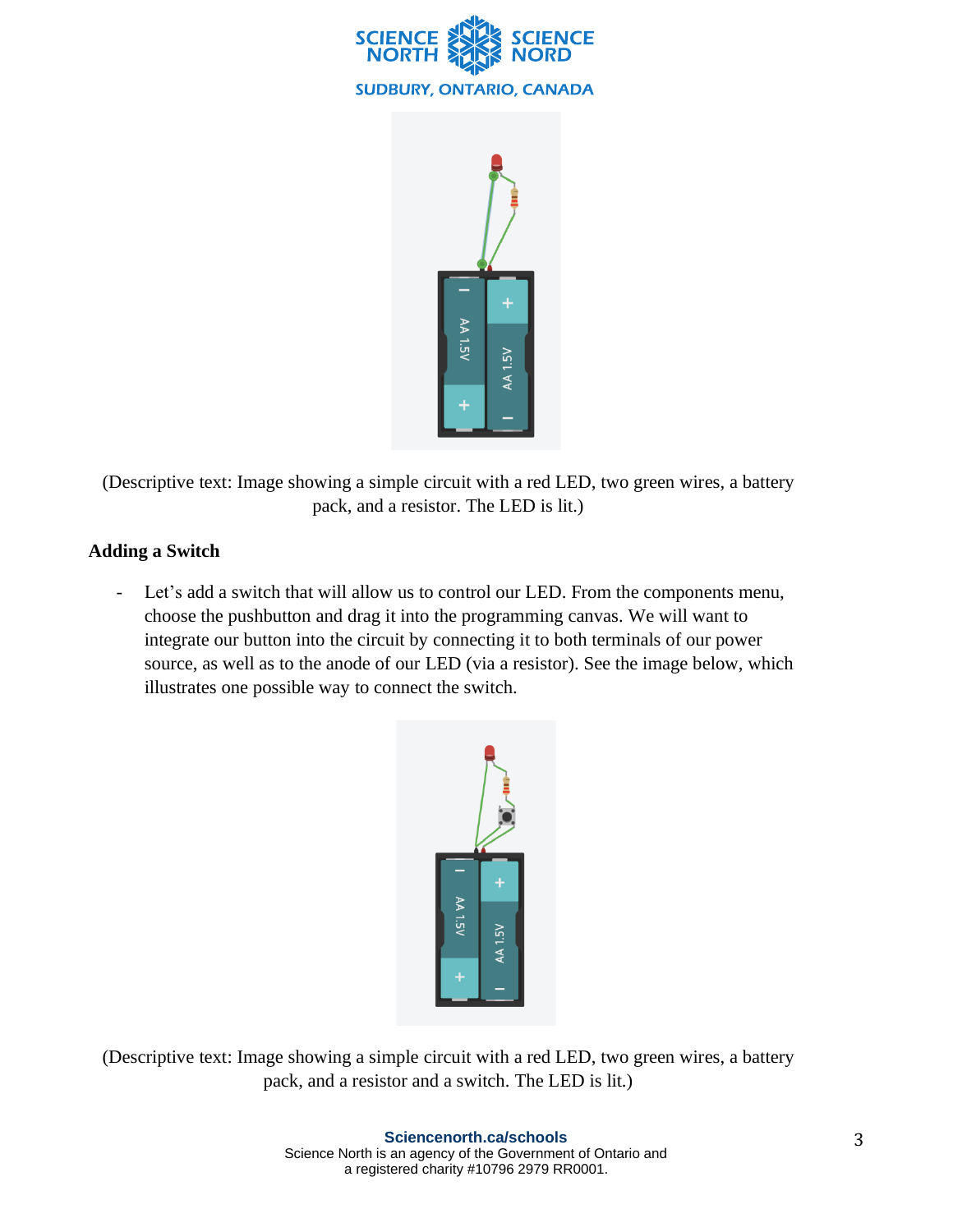

# **Activity 2: Coding Circuits**

Next to the Start/Stop simulation button, you will notice that there is a **Code** button. Clicking this button will reveal code to control our circuit output (in this case, how our LED lights up). With our current circuit, there is no code because our circuit is not currently programmable (the only control we have is whether our circuit is open (off, or 0), or closed (on, or 1).



(Descriptive text: image shows the entire TinkerCAD application screen. On the upper right, a button labelled "Code" is highlighted, and a panel is open so show that there are no programmable components in this circuit)

- In the **Components** drop-down menu, choose **Starters > Arduino.** This will open programmable component options and pre-built examples. Drag the example **Button** into the programming canvas.
- This circuit looks very similar to the circuit that we made previously. Our Arduino is a programmable microcontroller powered by USB. The current flows through pin 13, is controlled via a resistor to the load (the LED), which is, in this case, a tiny built-in light on the Arduino.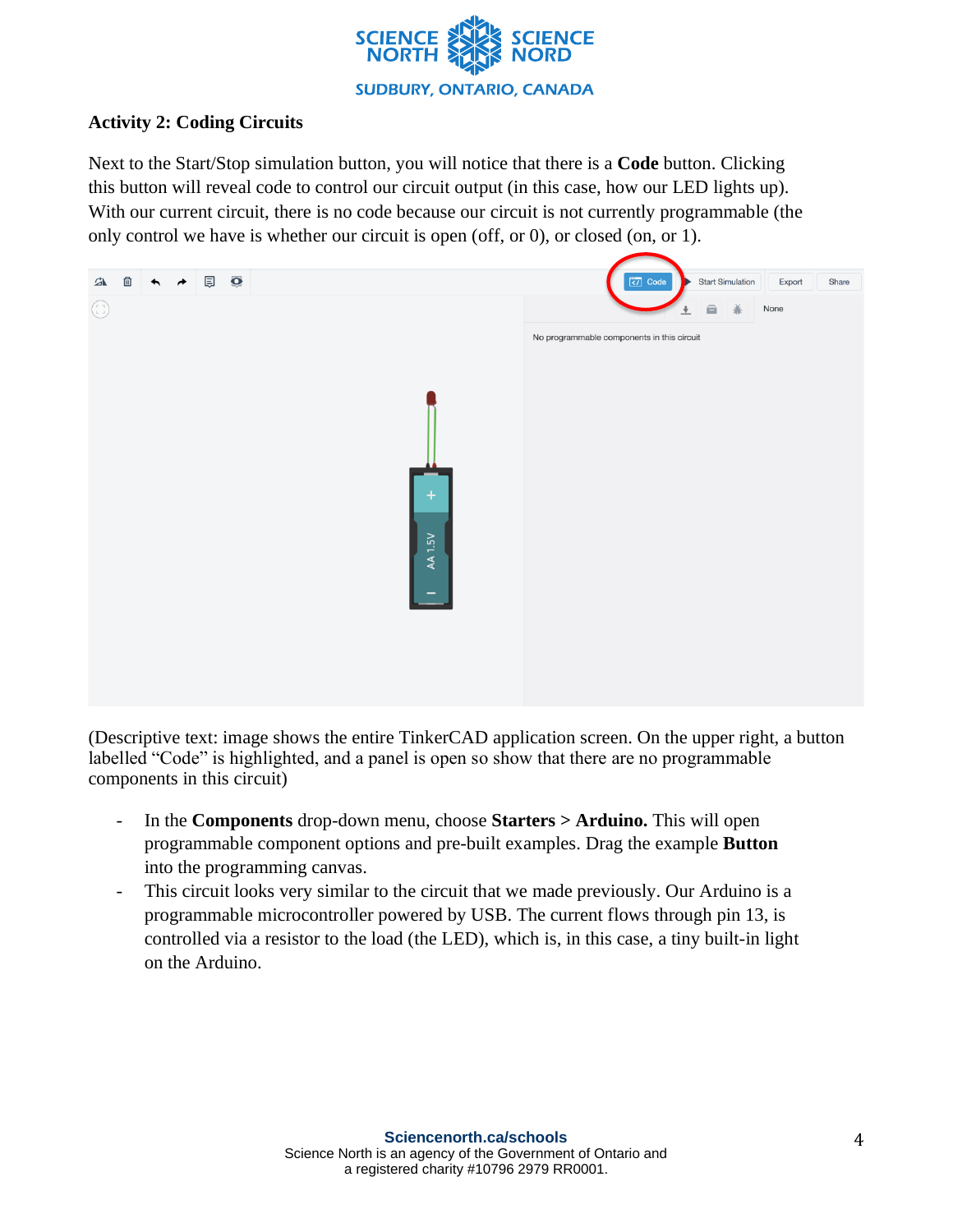



(Descriptive Text: Image shows TinkerCAD Circuits with the Starters > Arduino menu open on the right side of the screen. A sample Arduino circuit is in the programming canvas.)

If you press the Code button, you will see block code to program the circuit (If you have used Scratch or Blockly before, you may note that this coding format is very similar).

The existing code is a loop (although no loop block exists in this case — if you choose to change your view to Blocks  $+$  Text, you will be able to see the loop in C, the coding language used for Arduino) that checks the pin connected to the pushbutton (pin 2) to see if the button is being pressed (HIGH, or 1) or not (LOW, or 0). We then see a conditional statement for both pushbutton states. If the buttonState = HIGH, then the controller sets the pin controlling the LED (pin 13) to HIGH and the LED turns on; else, the pin controlling the LED is set to LOW and the LED is turned off.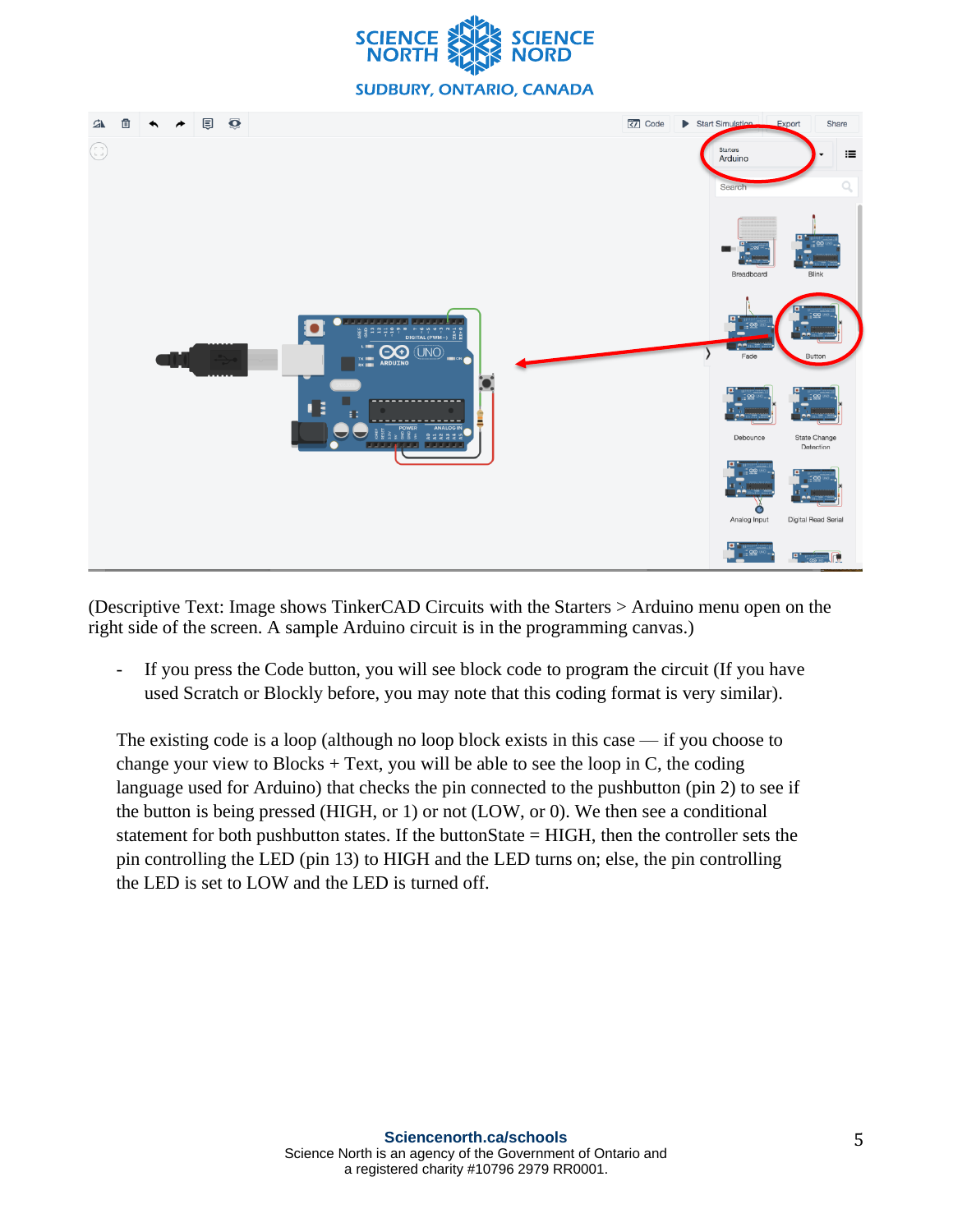

(Descriptive Text: Image showing block code that describes the program that uses Arduino and a pushbutton to control an on-board LED light)

To compare your block code program to the same program as written in the C programming language, select Blocks + Text from the dropdown menu above your coding blocks.

| $\perp$ $\triangle$<br>養<br>Blocks + Text                                                                                                                                                                                                                                                                                                             |                                                                                                                                                                                                                                                                                                                                                                                                     |                                                                                                                                                                                                                                                                                       |                                                                                                                                                                                                                                                                                                                                                                                                                                                                                                                                                                                                                                                                                                                                                                                                                                                                                                                                                                                                                                                                                                                                                                         | 1 (Arduino Uno R3) |
|-------------------------------------------------------------------------------------------------------------------------------------------------------------------------------------------------------------------------------------------------------------------------------------------------------------------------------------------------------|-----------------------------------------------------------------------------------------------------------------------------------------------------------------------------------------------------------------------------------------------------------------------------------------------------------------------------------------------------------------------------------------------------|---------------------------------------------------------------------------------------------------------------------------------------------------------------------------------------------------------------------------------------------------------------------------------------|-------------------------------------------------------------------------------------------------------------------------------------------------------------------------------------------------------------------------------------------------------------------------------------------------------------------------------------------------------------------------------------------------------------------------------------------------------------------------------------------------------------------------------------------------------------------------------------------------------------------------------------------------------------------------------------------------------------------------------------------------------------------------------------------------------------------------------------------------------------------------------------------------------------------------------------------------------------------------------------------------------------------------------------------------------------------------------------------------------------------------------------------------------------------------|--------------------|
| Math<br>Input<br>Variables<br>Notation<br>set built-in LED to HIGH +<br>set pin 0 v to HIGH v<br>set pin $3 \times 10^{10}$<br>rotate servo on pin $0 \neq 10$ of $0$ degr<br>play speaker on pin $0 \bullet$ with tone (60)<br>turn off speaker on pin $0 \bullet$<br>print to serial monitor hello world<br>wit<br>set RGB LED in pins 3 =<br>$3 -$ | Button \nTurns on and off a light emitting dio<br>itle block comment<br>comment read the state of the pushbutton value<br>set buttonState = to read digital pin 2 =<br>comment check if pushbutton is pressed. if it is, the<br>$HIGH$ $\sim$<br>buttonState<br>$\blacksquare$<br>then<br>comment turn LED on<br>set built-in LED to HIGH .<br>turn LED off<br>comment<br>set built-in LED to LOW + | 3<br>4<br>5<br>6<br>$\overline{7}$<br>8<br>Q<br>10<br>11<br>12<br>13<br>14<br>15<br>16<br>17<br>18<br>19<br>20<br>21<br>22<br>23<br>24<br>25<br>26<br>27<br>28<br>29<br>30<br>31<br>32<br>$\odot$<br>33<br>34<br>35<br>$\Theta$<br>36<br>37<br>$\equiv$<br>38<br>39<br>40<br>41<br>42 | Turns on and off a light emitting diode(LED)<br>connected to digital pin 13, when pressing a<br>pushbutton attached to pin 2.<br>The circuit:<br>* LED attached from pin 13 to ground<br>* pushbutton attached to pin 2 from +5V<br>* 10K resistor attached to pin 2 from ground<br>* Note: on most Arduinos there is already an LED<br>on the board attached to pin 13.<br>created 2005 by DojoDave <http: www.0j0.org=""><br/>modified 30 Aug 2011 by Tom Igoe<br/>This example code is in the public domain.<br/>http://www.arduino.cc/en/Tutorial/Button<br/><math>*1</math><br/>int buttonState = <math>0</math>;<br/>void setup()<br/><math>\epsilon</math><br/>pinMode(2, INPUT);<br/>pinMode(13, OUTPUT);<br/><math>\mathcal{F}</math><br/>void loop()<br/><math>\left\{ \right.</math><br/>// read the state of the pushbutton value<br/><math>but</math>tonState = digitalRead(2);<br/>// check if pushbutton is pressed. if it is, the<br/>// buttonState is HIGH<br/>if (buttonState == <math>HIGH</math>) {<br/>// turn LED on<br/>digitalWrite(13, HIGH);<br/><math>\}</math> else <math>\{</math><br/>// turn LED off<br/>digitalWrite(13, LOW);</http:> |                    |

(Descriptive Text: Image showing a side-by-side comparison of a block code program and the same program written in C.)